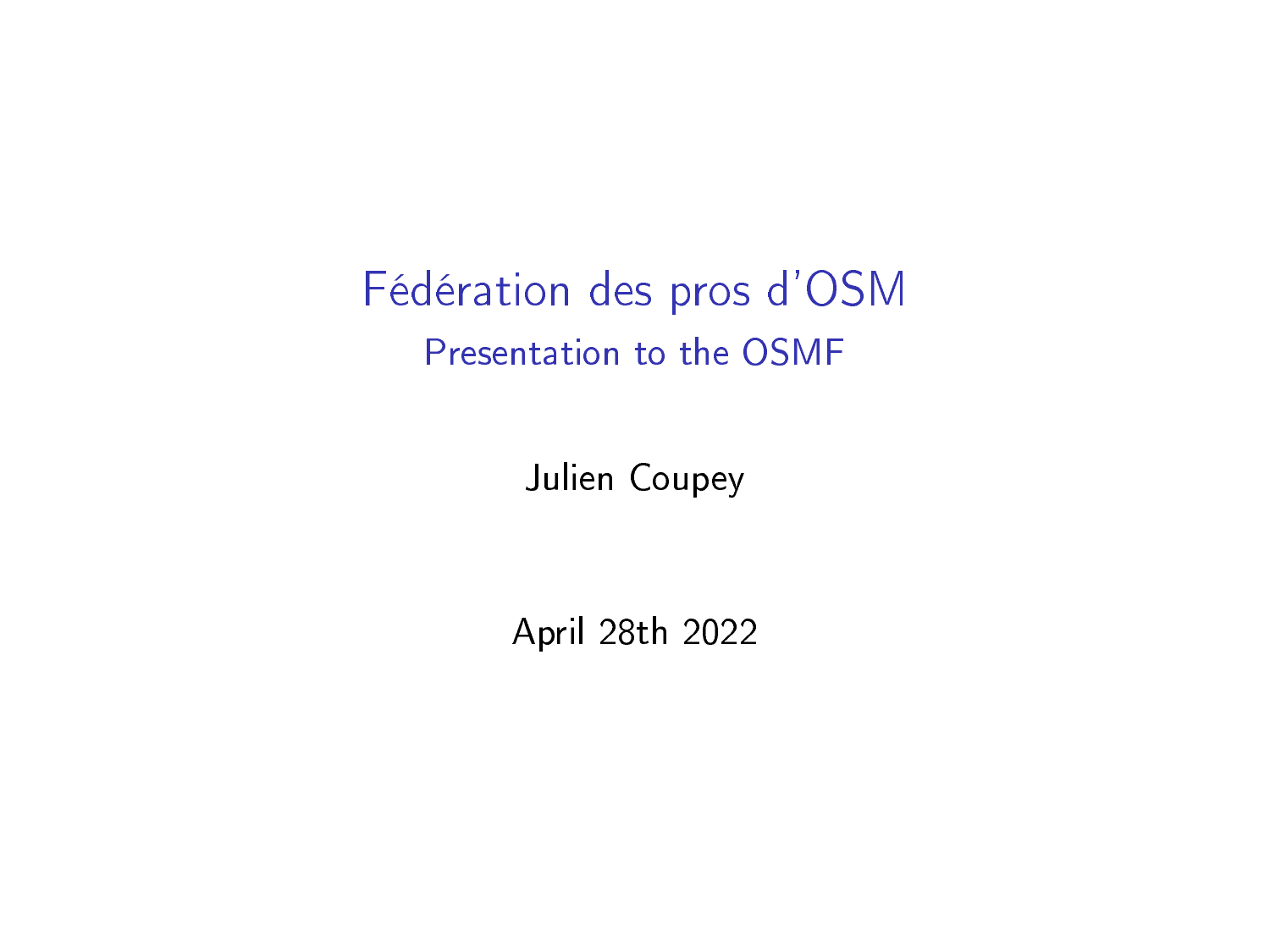**Contents** 

**[Rationale](#page-2-0)** 

[Goals](#page-4-0)

[Association](#page-11-0)

[Code of conduct](#page-17-0)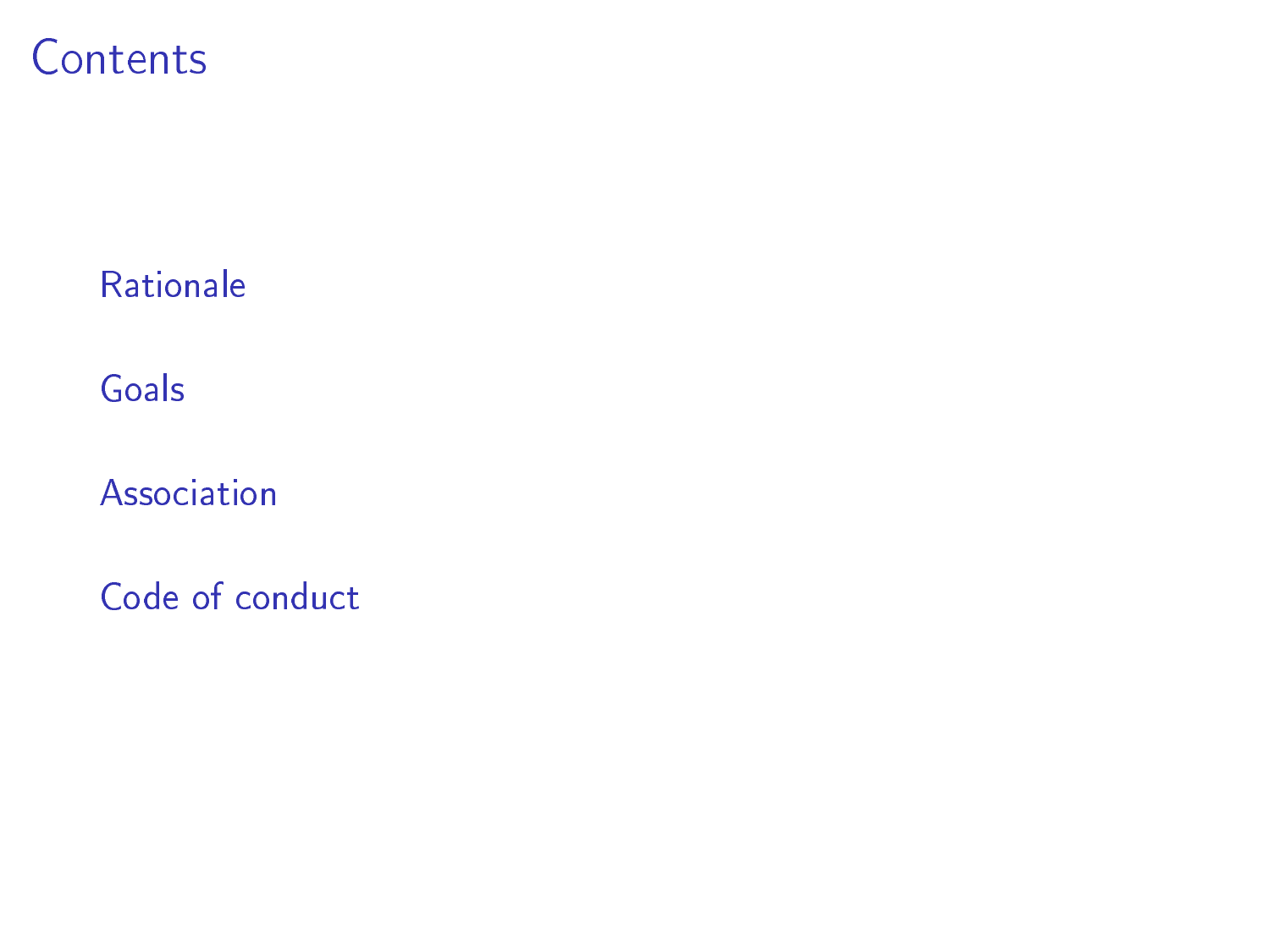# <span id="page-2-0"></span>**History**

- **Informal SotM France 2016 session "Professionnels** d'OpenStreetMap, unissons-nous !
- ▶ OSM-related work is a day job for some members of the french community
- Informal network with gatherings at various SotM
- $\blacktriangleright$  Existing collaborations on a per-project basis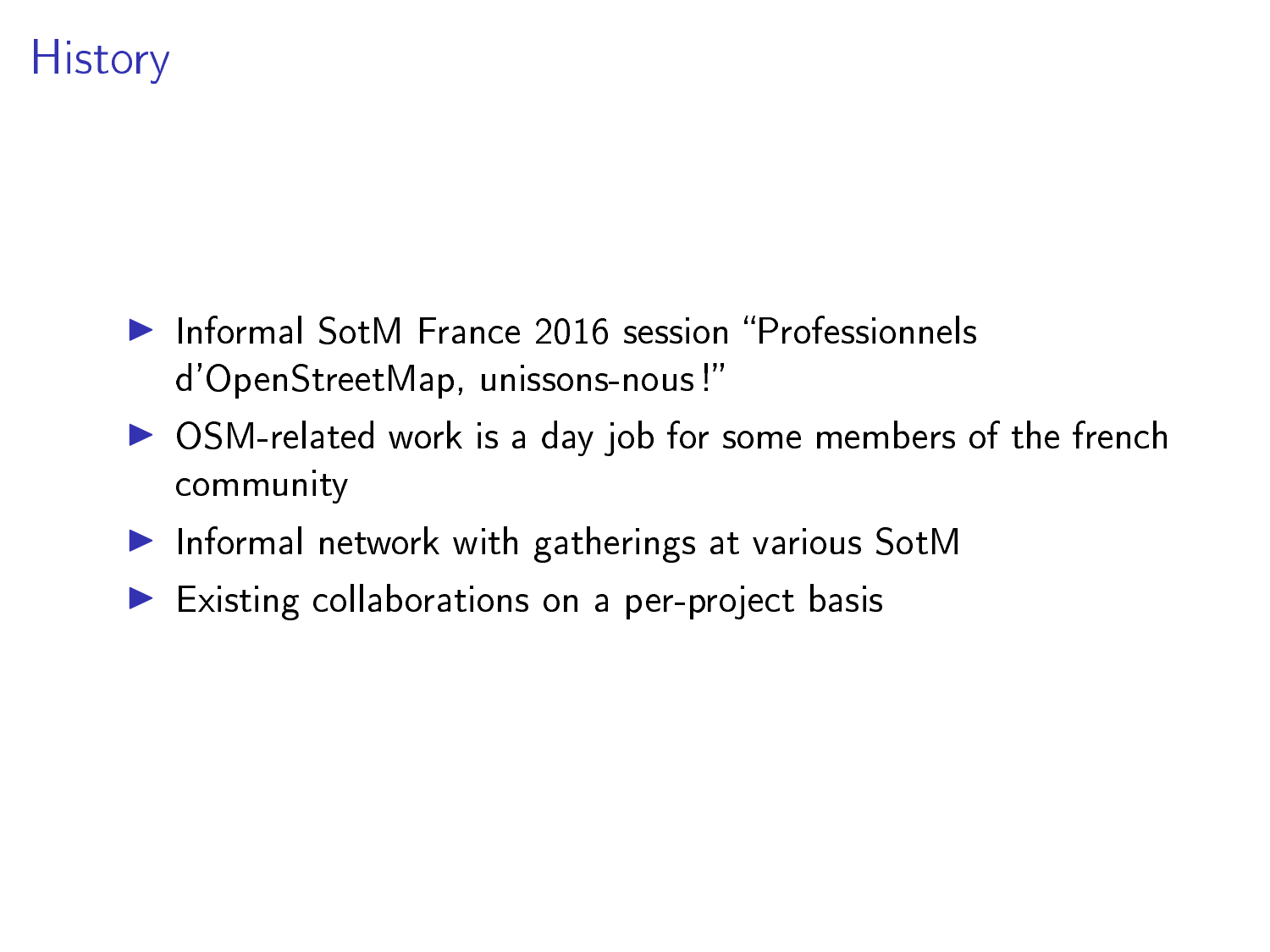# Making of

- ▶ Monthly online meetup for around one year now
- $\triangleright$  2021/10/11 in-person meeting in Paris
- $\blacktriangleright$  In the last few months, working on the Statutes of the Association
- $\geq 2022/04/29$  constituent general meeting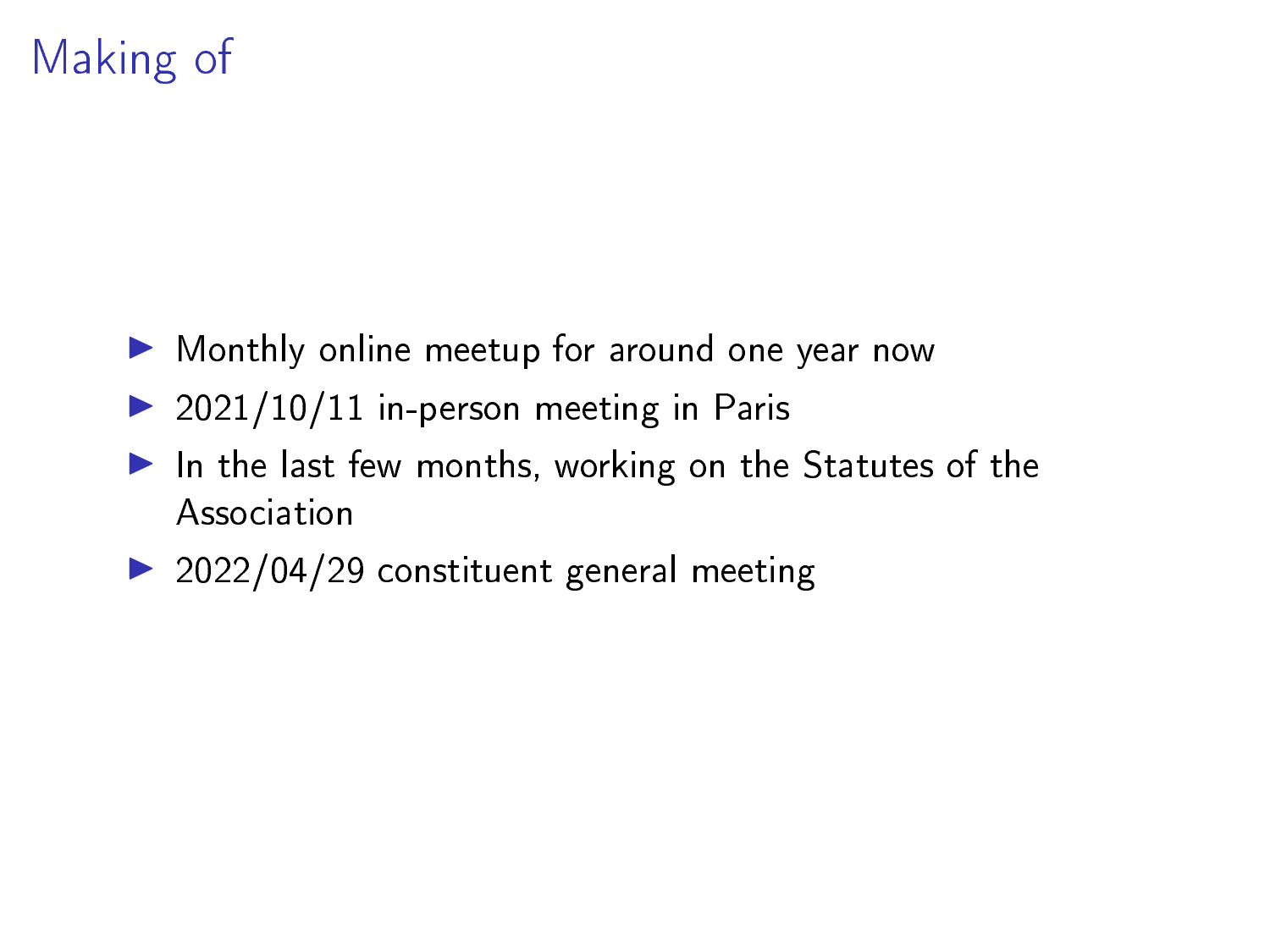# <span id="page-4-0"></span>Goals

### **Promote OSM**

- $\blacktriangleright$  Unite to be stronger for lobbying activities
- $\blacktriangleright$  Find new business opportunities
- $\blacktriangleright$  Boost collaboration between members
- $\blacktriangleright$  Take advantage of the complementary expertise of members
- $\triangleright$  Step in for actions that the non-profit French local chapter can't handle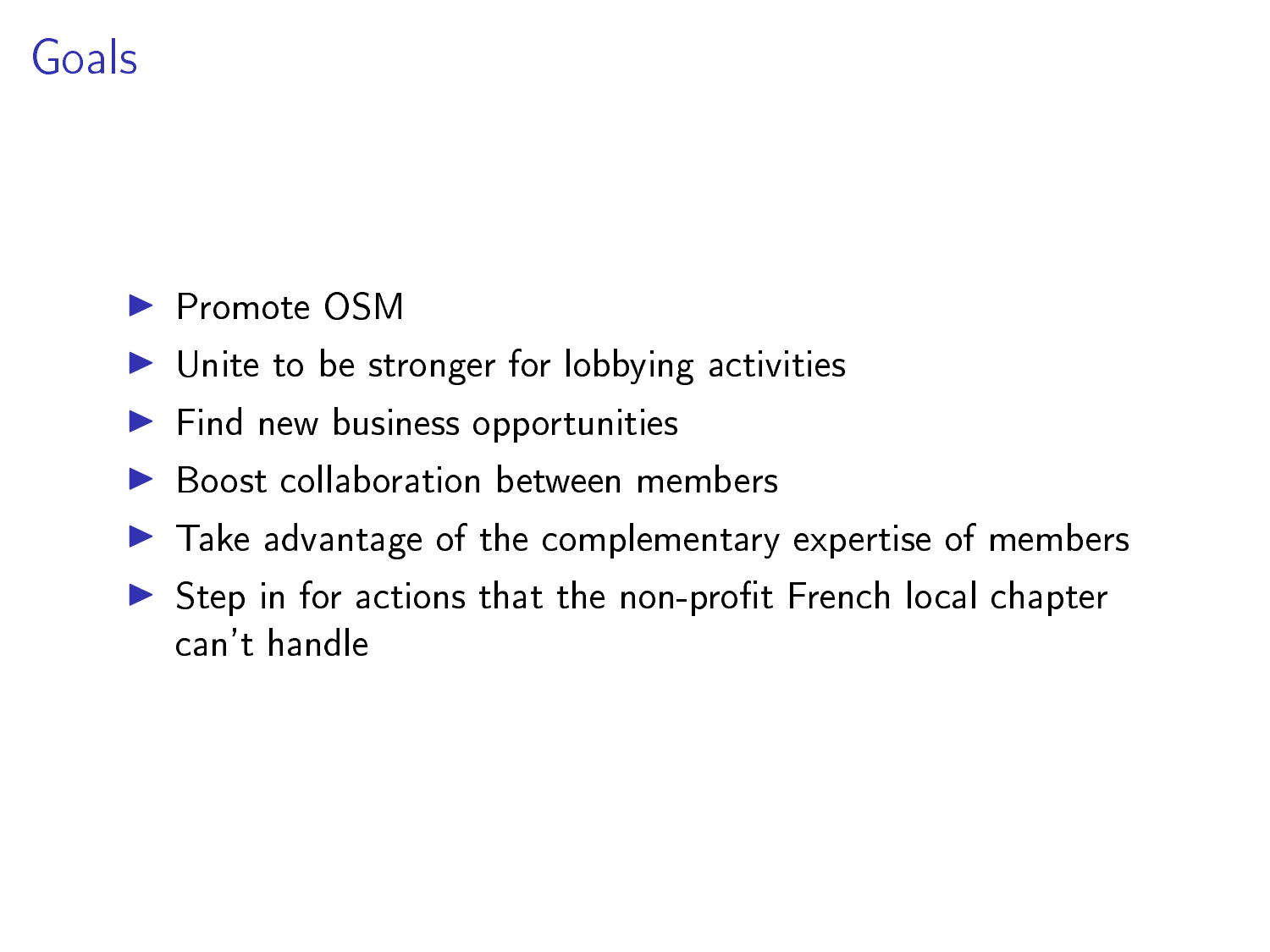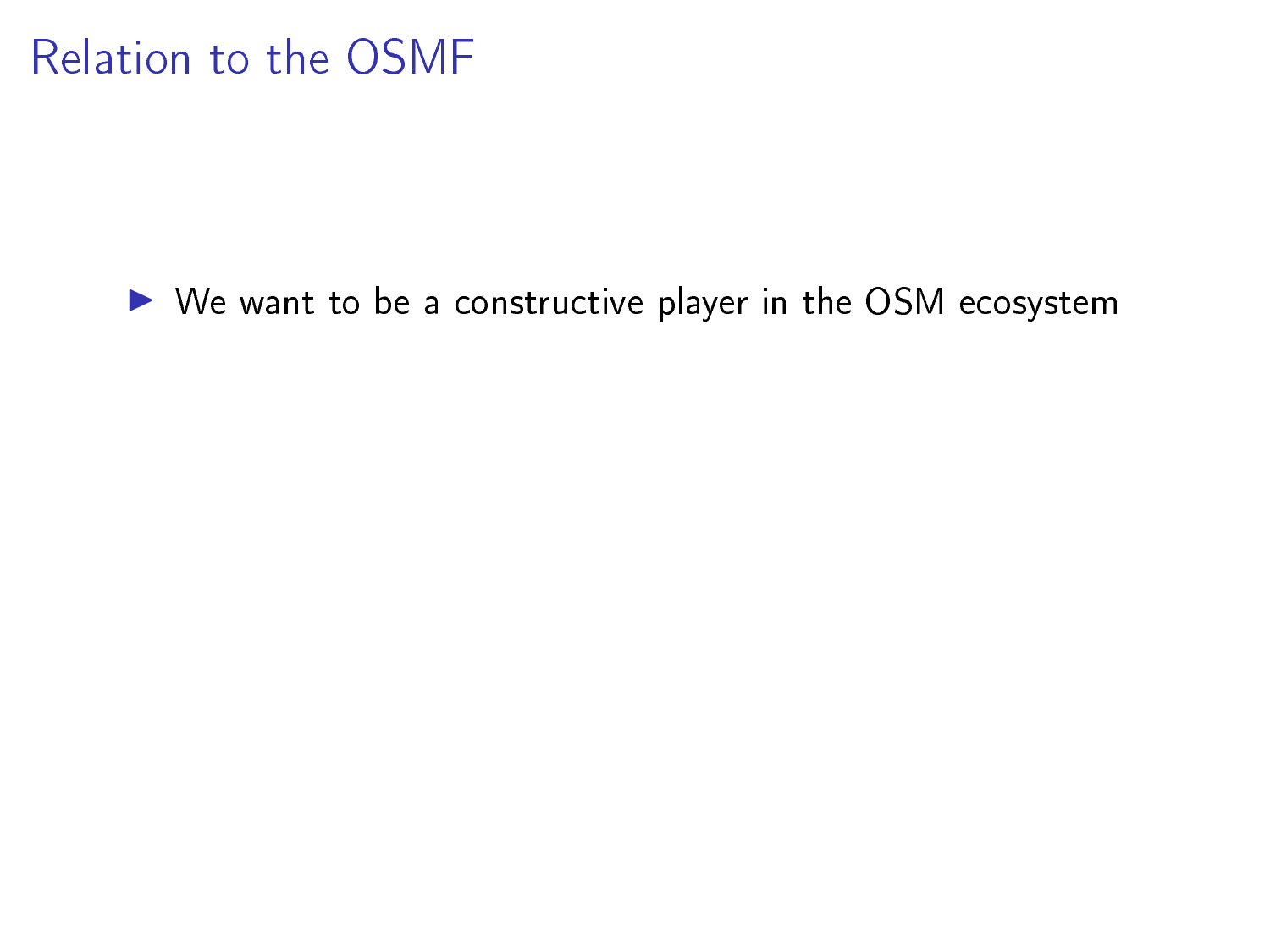- $\triangleright$  We want to be a constructive player in the OSM ecosystem
- $\blacktriangleright$  We need to use the OpenStreetMap trademark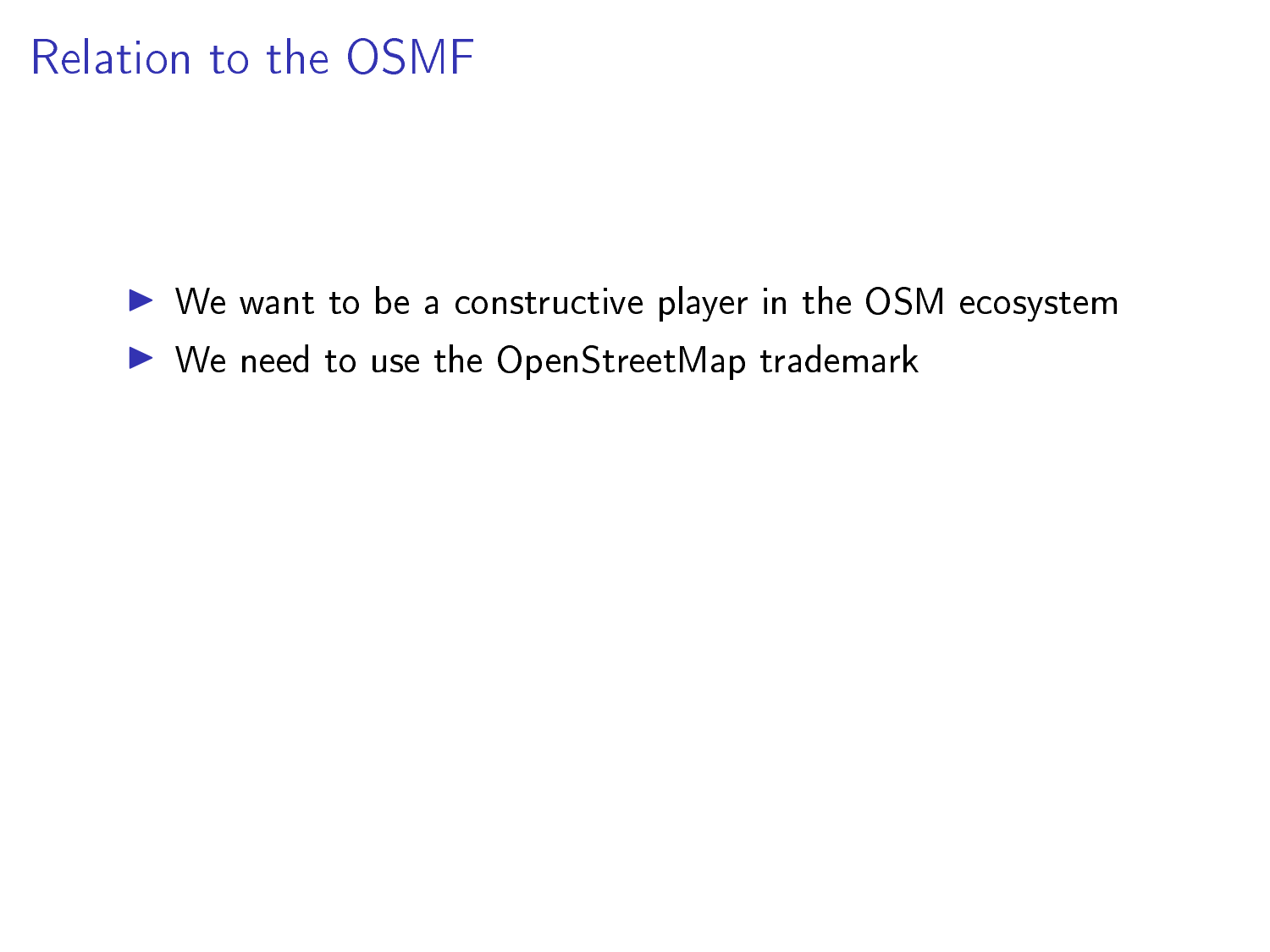- $\triangleright$  We want to be a constructive player in the OSM ecosystem
- $\blacktriangleright$  We need to use the OpenStreetMap trademark
- ▶ We don't seek endorsement from the OSMF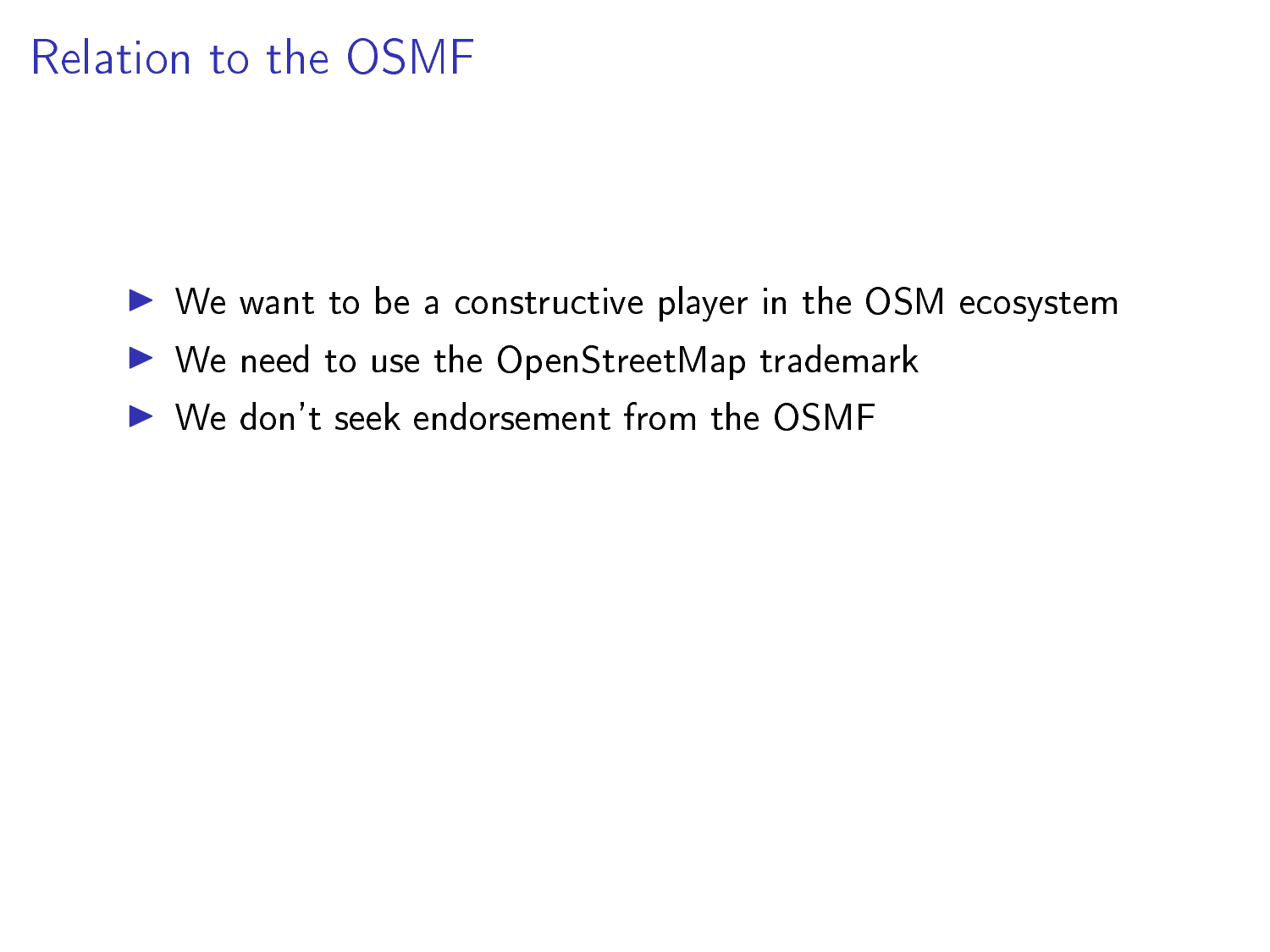- $\triangleright$  We want to be a constructive player in the OSM ecosystem
- $\blacktriangleright$  We need to use the OpenStreetMap trademark
- ▶ We don't seek endorsement from the OSMF
- $\blacktriangleright$  Discussing the best options with Guillaume :
	- $\blacktriangleright$  local chapter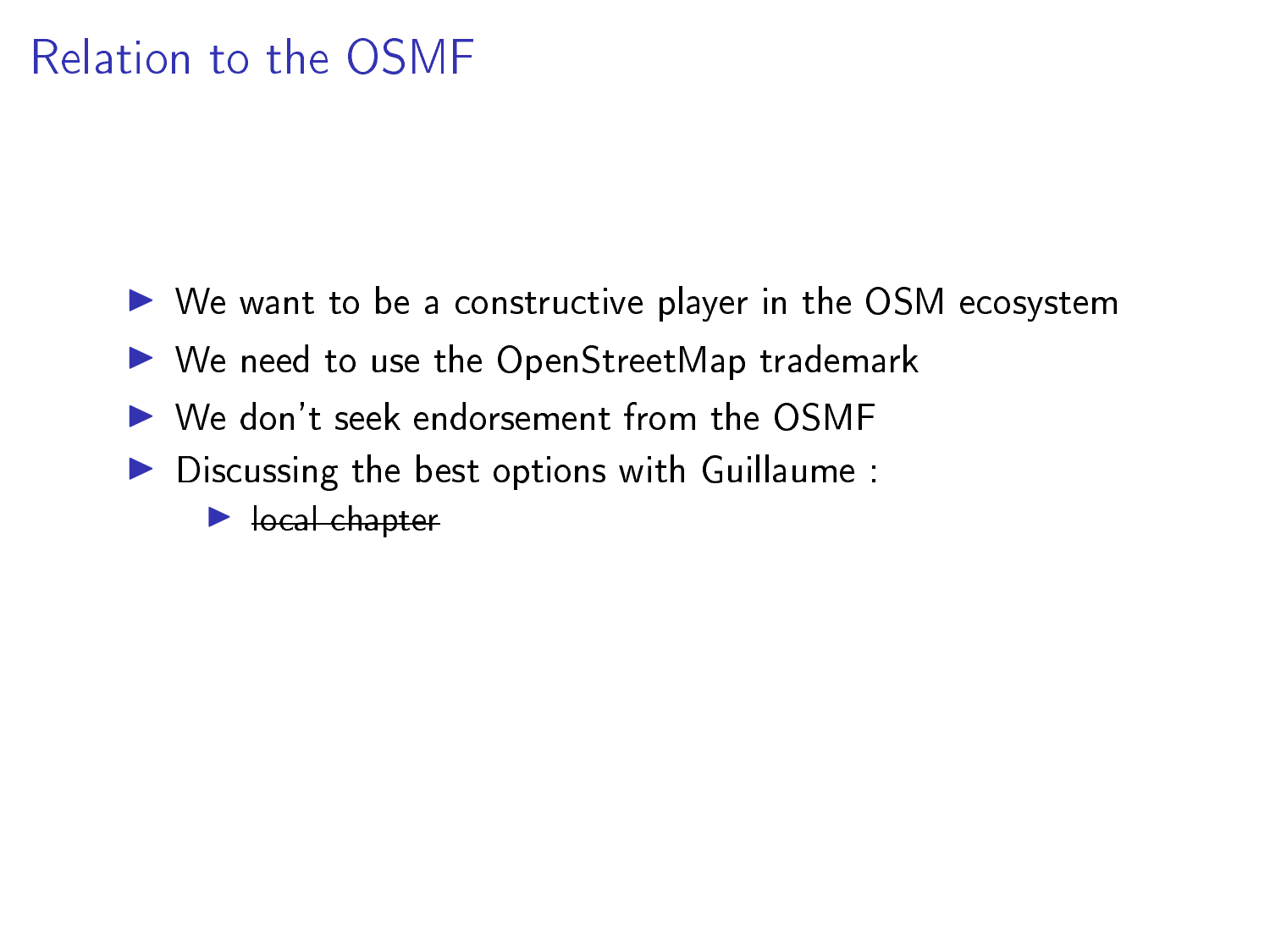- $\triangleright$  We want to be a constructive player in the OSM ecosystem
- $\blacktriangleright$  We need to use the OpenStreetMap trademark
- ▶ We don't seek endorsement from the OSMF
- $\blacktriangleright$  Discussing the best options with Guillaume :
	- $\blacktriangleright$  local chapter
	- $\triangleright$  the OSMF hosts a professional association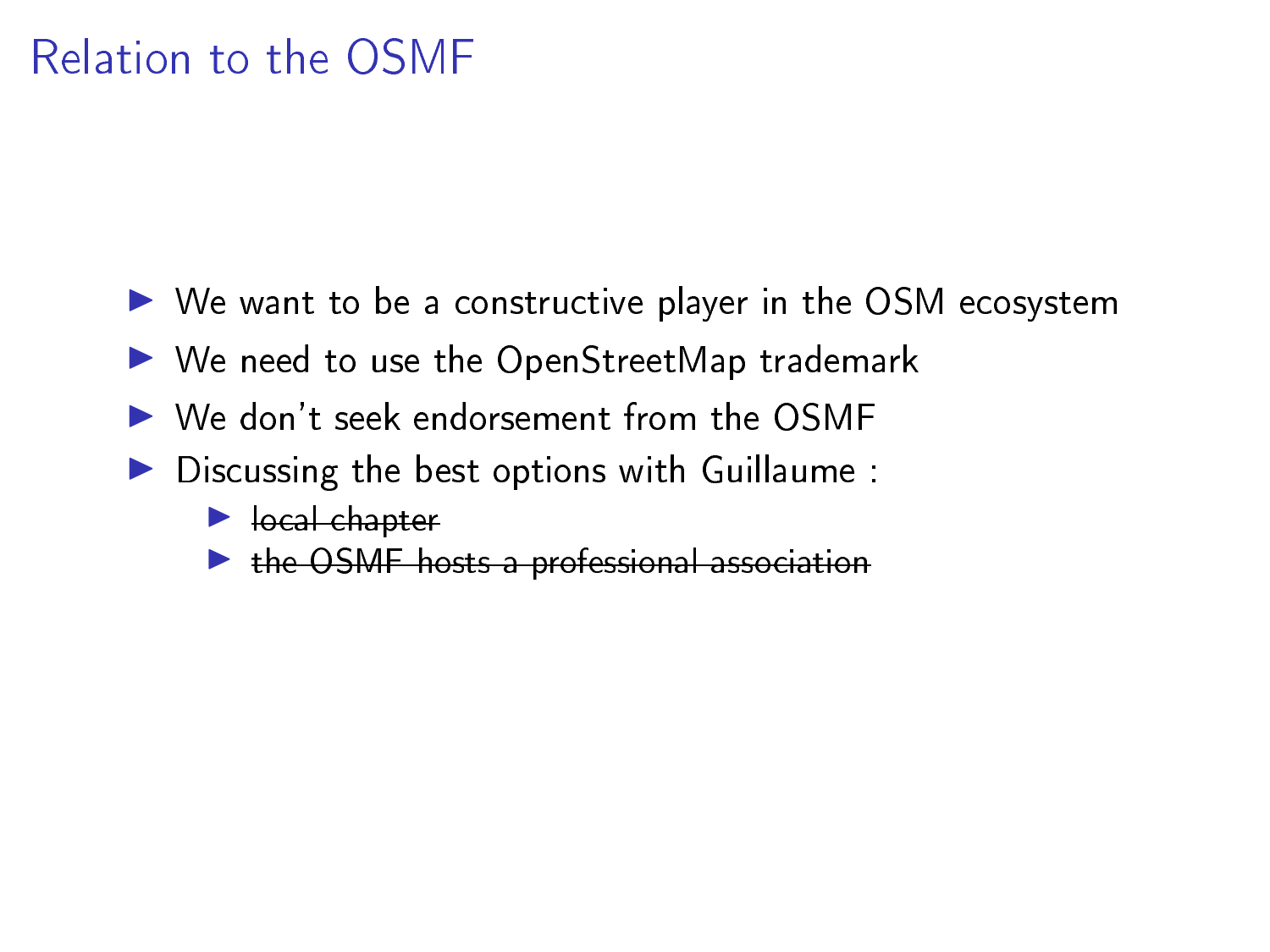- $\triangleright$  We want to be a constructive player in the OSM ecosystem
- $\blacktriangleright$  We need to use the OpenStreetMap trademark
- ▶ We don't seek endorsement from the OSMF
- $\blacktriangleright$  Discussing the best options with Guillaume :
	- $\blacktriangleright$  local chapter
	- $\triangleright$  the OSMF hosts a professional association
	- $\triangleright$  we create our own association that becomes an OSMF corporate member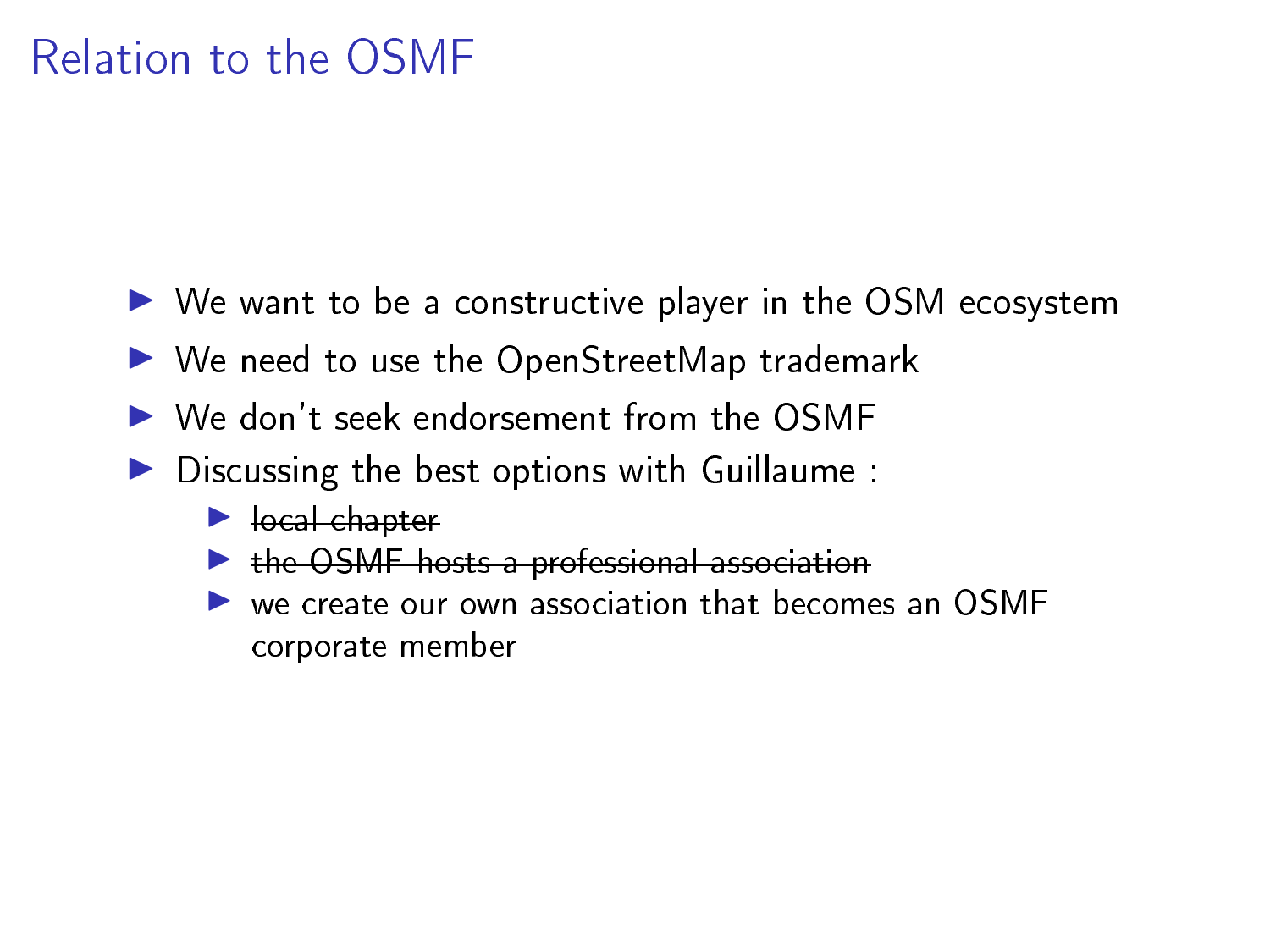# <span id="page-11-0"></span>Founding members

| <b>Commercial entity</b> | Representative          |
|--------------------------|-------------------------|
| Adrien Pavie             | Adrien Pavie            |
| Alvi Maps                | Alban Vivert            |
| <b>APITUX</b>            | Jean-Christophe Becquet |
| Carto' Cité              | Antoine Riche           |
| Jungle Bus               | Florian Lainez          |
| Latitude-Cartagène       | Christophe Biez         |
| Teritorio                | Vincent Bergeot         |
| Verso                    | Julien Coupey           |
| WebGeoDataVore           | <b>Thomas Gratier</b>   |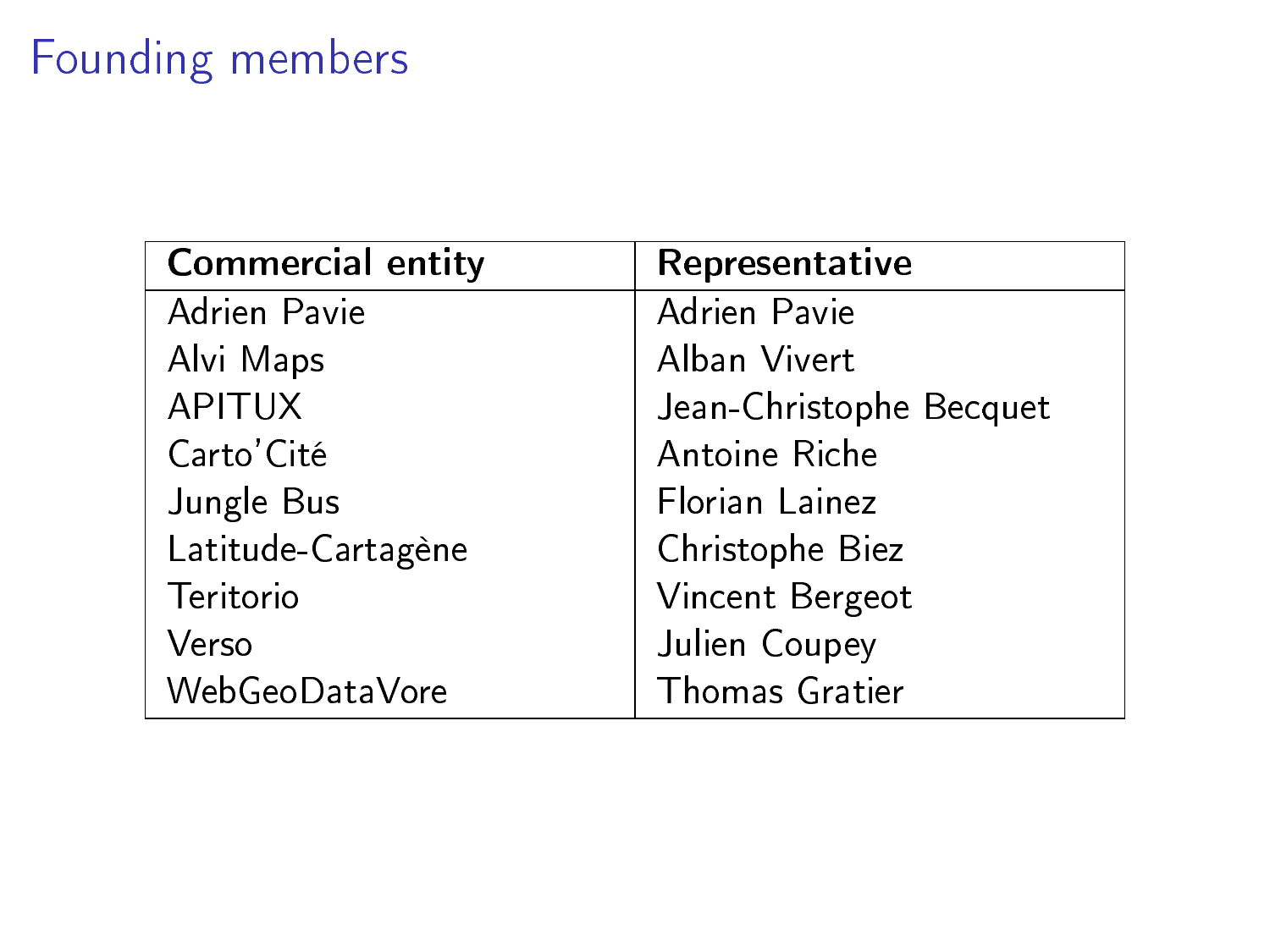#### $\blacktriangleright$  Founding members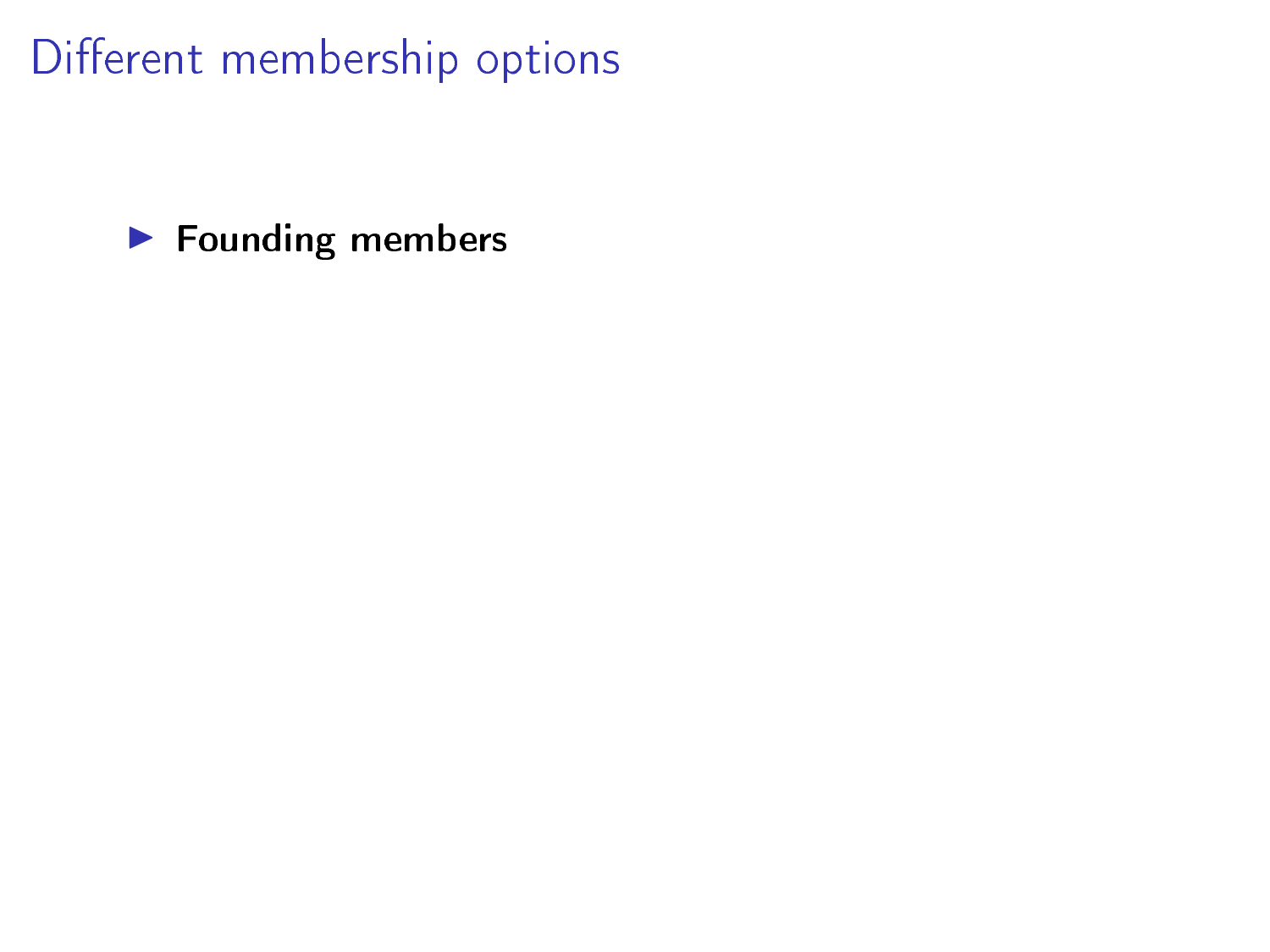### $\blacktriangleright$  Founding members

#### $\blacktriangleright$  Professional members

Just like founding members but coopted to join the association later.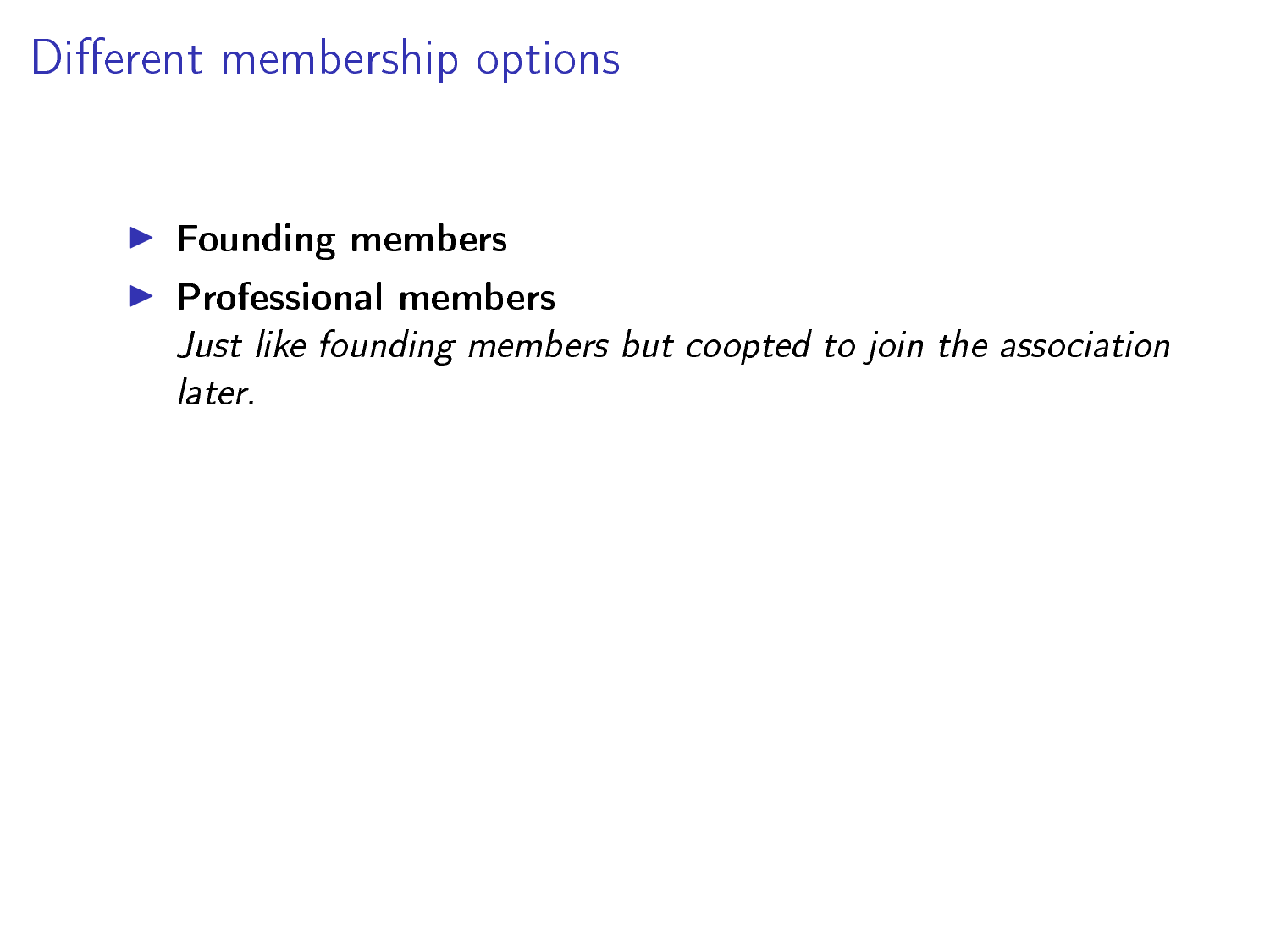### $\blacktriangleright$  Founding members

#### $\blacktriangleright$  Professional members

Just like founding members but coopted to join the association later.

#### $\blacktriangleright$  Supporting members

Provide resources or financial/technical help. Non-voting members, cannot be elected to the board.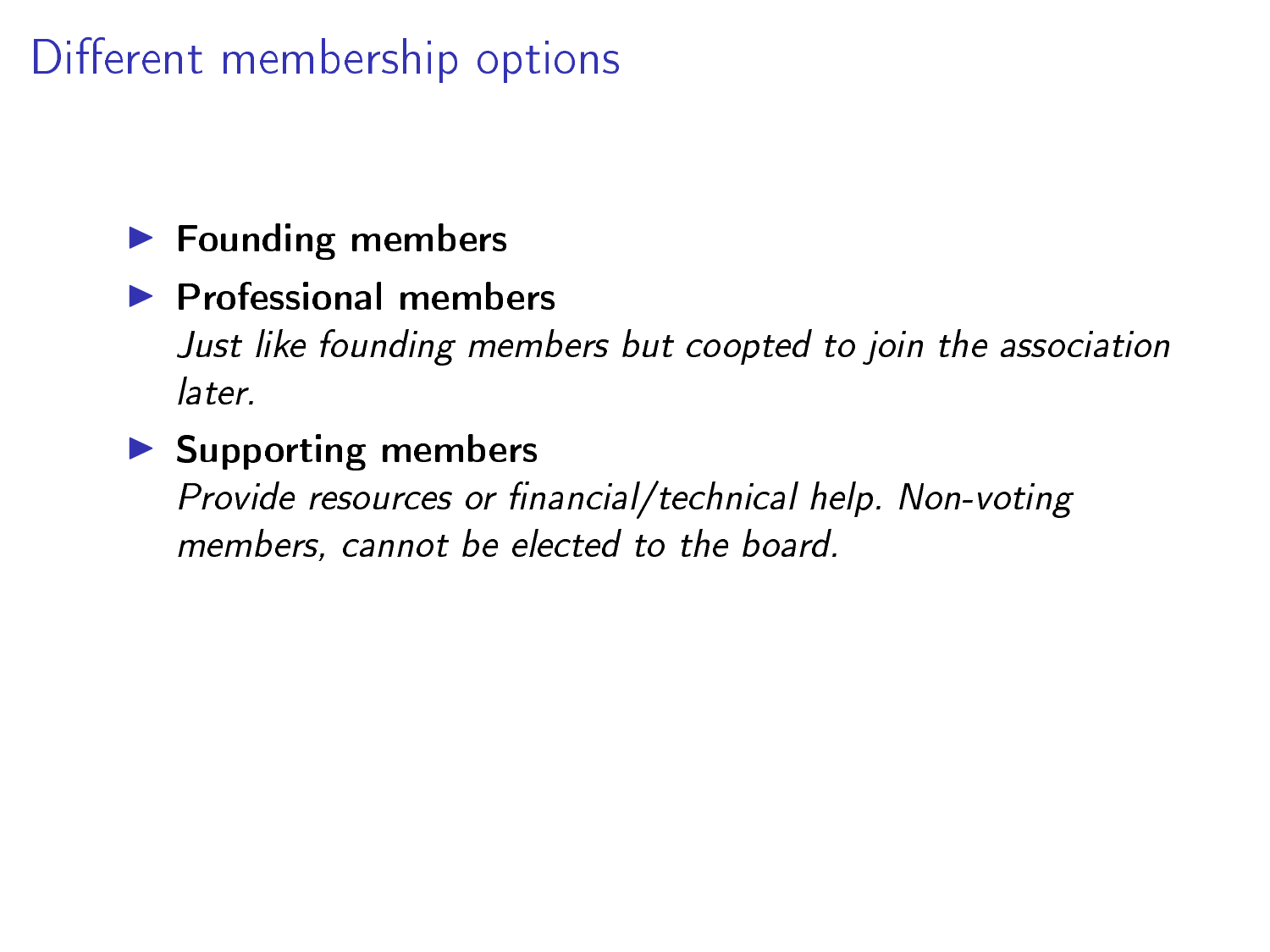### $\blacktriangleright$  Founding members

#### $\blacktriangleright$  Professional members

Just like founding members but coopted to join the association later.

#### $\blacktriangleright$  Supporting members

Provide resources or financial/technical help. Non-voting members, cannot be elected to the board.

#### $\blacktriangleright$  Institutional members

Moral entities, institutions or associations that have setup a partnership with the Fédération. Cannot be elected to the board.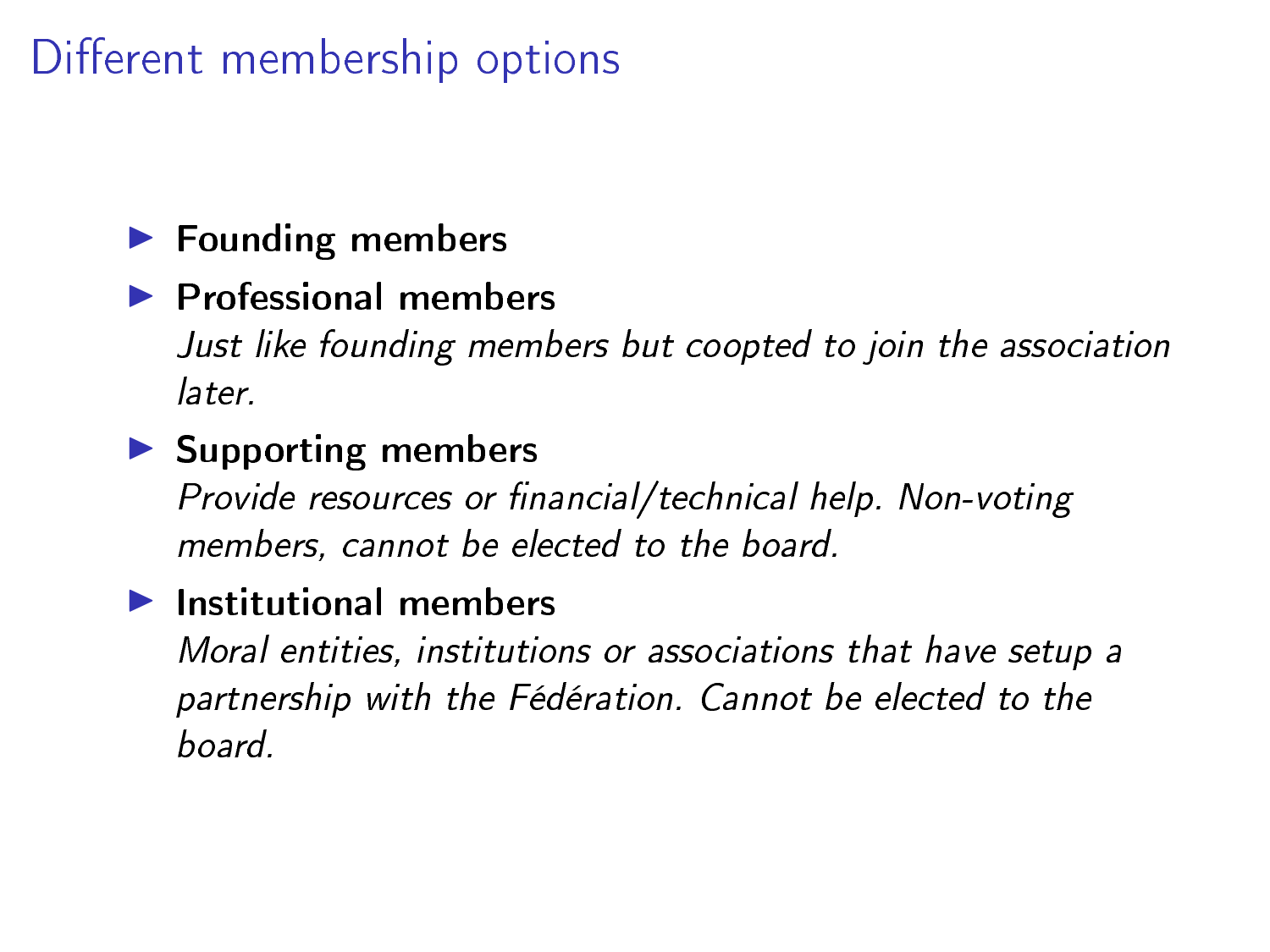## Board

- $\blacktriangleright$  5 to 15 members
- $\blacktriangleright$  elected for 3 years
- $\triangleright$  only one third of members renewed upon each election
- $\blacktriangleright$  eligibility to the board after a 12-month membership period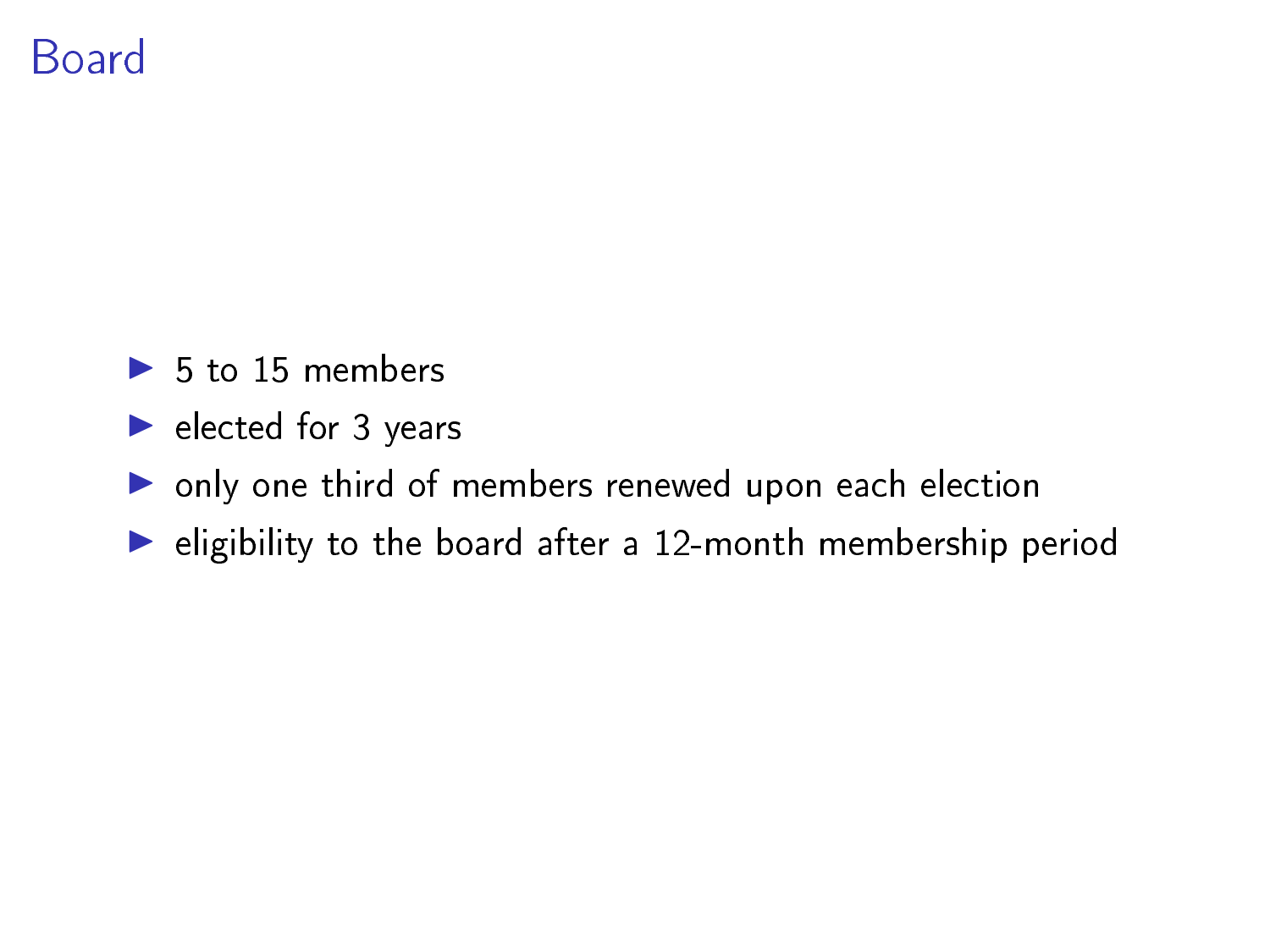## <span id="page-17-0"></span>Code of conduct

#### $\blacktriangleright$  Commitments

- $\blacktriangleright$  High standard for OSM contributions
- $\triangleright$  Collaborate with local OSM communities
- $\blacktriangleright$  Be part of the community : document contributions, use communication channels, attend SotM etc.
- $\blacktriangleright$  Strictly comply with the OdbL
- $\blacktriangleright$  Follow Organised Editing Guidelines from the OSMF
- $\blacktriangleright$  Publish and promote open data and free software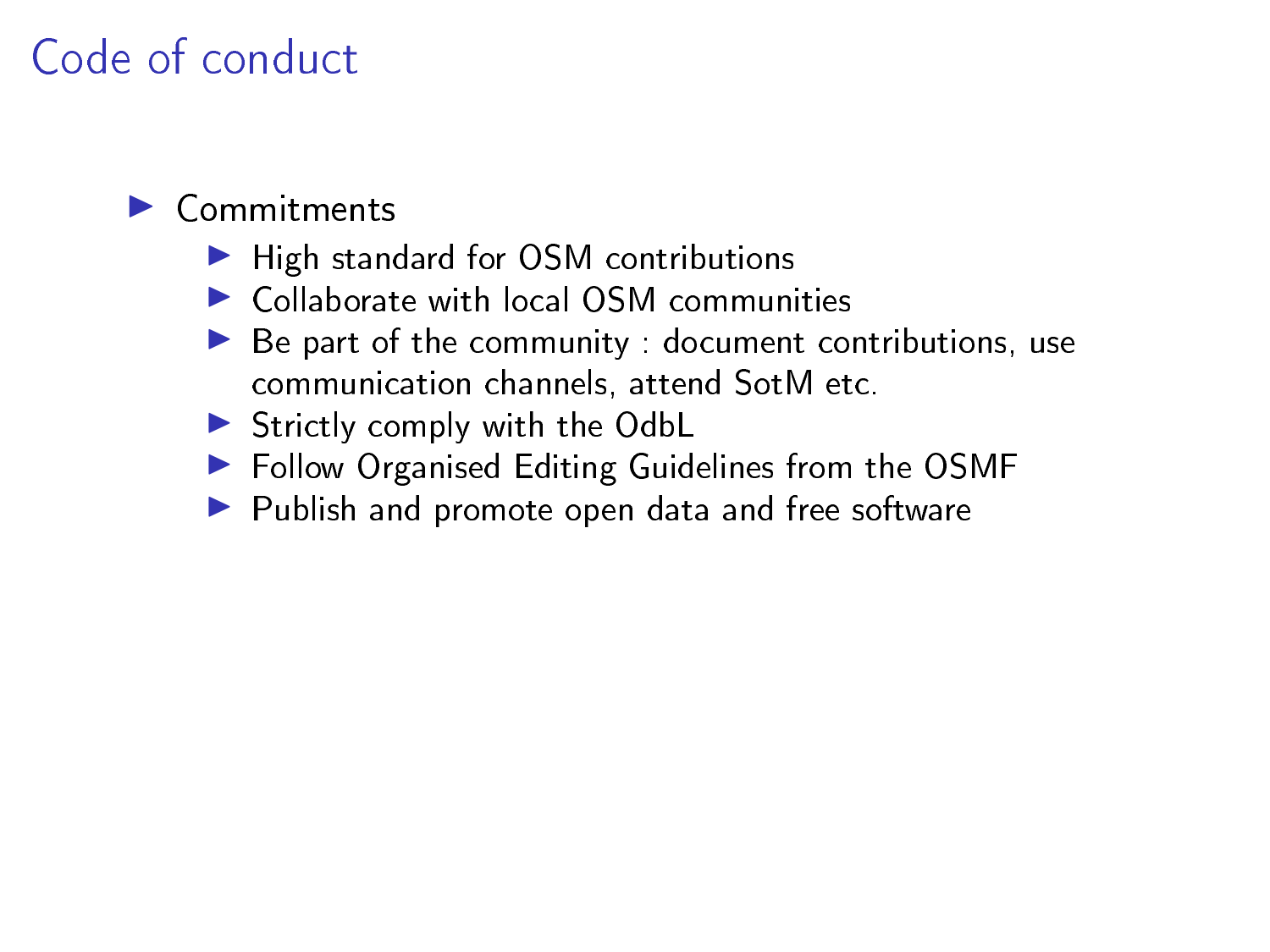# Code of conduct

#### $\blacktriangleright$  Commitments

- $\blacktriangleright$  High standard for OSM contributions
- $\triangleright$  Collaborate with local OSM communities
- $\blacktriangleright$  Be part of the community : document contributions, use communication channels, attend SotM etc.
- $\blacktriangleright$  Strictly comply with the OdbL
- $\blacktriangleright$  Follow Organised Editing Guidelines from the OSMF
- $\blacktriangleright$  Publish and promote open data and free software

### $\blacktriangleright$  Values

- $\blacktriangleright$  Cooperation
- $\blacktriangleright$  Benevolence
- $\blacktriangleright$  Sharing while respecting confidentiality
- $\blacktriangleright$  Integrity
- $\blacktriangleright$  Respect the letter and spirit of the OSMF good practices